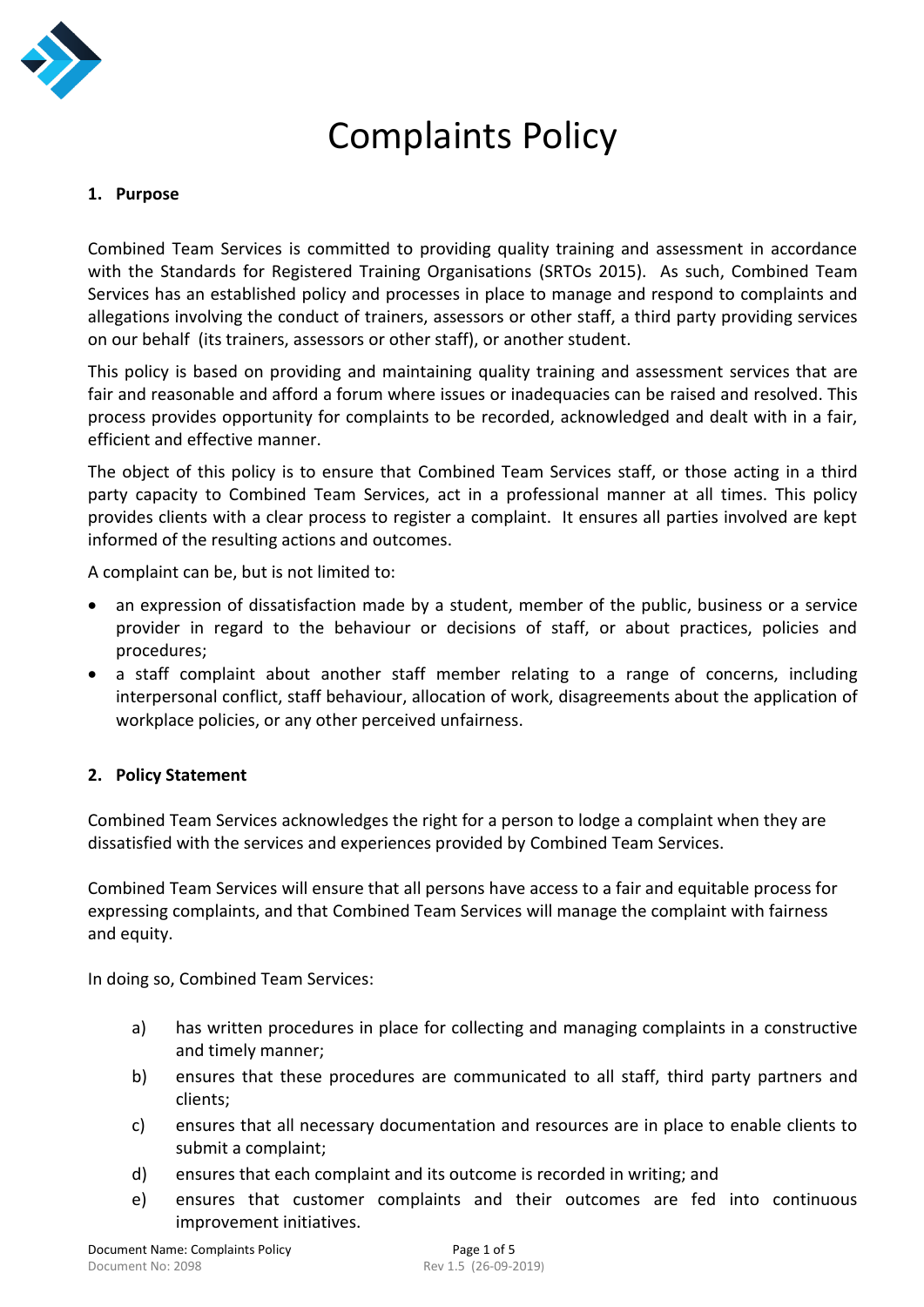

**3. Definitions** 

# **3.1 The following words and expressions have the following specific meaning, as in the Standards for Registered Training Organisations (RTOs) 2015.**

**Third party** means any party that provides services on behalf of the RTO but does not include a contract of employment between an RTO and its employee.

# **4. Policy Principles**

#### **4.1 Principles**

In managing complaints, Combined Team Services will ensure that:

- a) The principles of natural justice and procedural fairness are adopted at every stage of the complaint process.
- b) The complaints policy is publicly available.
- c) There is a procedure for making a complaint.
- d) Complaints are treated seriously and dealt with promptly, impartially, sensitively and confidentially.
- e) Complaints will be resolved on an individual case basis, as they arise.
- f) All clients have the right to express a concern or problem and/or lodge a complaint if they are dissatisfied with the training and assessment services that they have been provided (including through a third party) or the behavioural conduct of another learner.
- g) All complaints are acknowledged in writing and finalised as soon as practicable.
- h) The complaint resolution procedure is based on the understanding that no action will be taken without consulting the complainant and respondent, using a process of discussion, cooperation and conciliation.
- i) The rights of the complainant and respondent will be acknowledged and protected throughout the complaint resolution process, including the conduct of separate interviews initially.
- j) In the interest of confidentiality, the number of people involved in the resolution process will be kept to a minimum.
- k) Final decisions will be made by the Director, Combined Team Services or an independent party to the complaint.
- l) The complaint resolution procedure emphasises mediation and education while acknowledging that in some instances formal procedures and disciplinary action may be required.
- m) If the complaints process fails to resolve the complaint or the complainant is not satisfied with the outcome of the complaint the matter will be referred to an independent third party for review, at the request of the complainant. All costs incurred for the third party review will be advised to the complainant.
- n) If the complaint will take in excess of 60 calendar days to finalise Combined Team Services will inform the complainant in writing providing the reasons why more than 60 calendar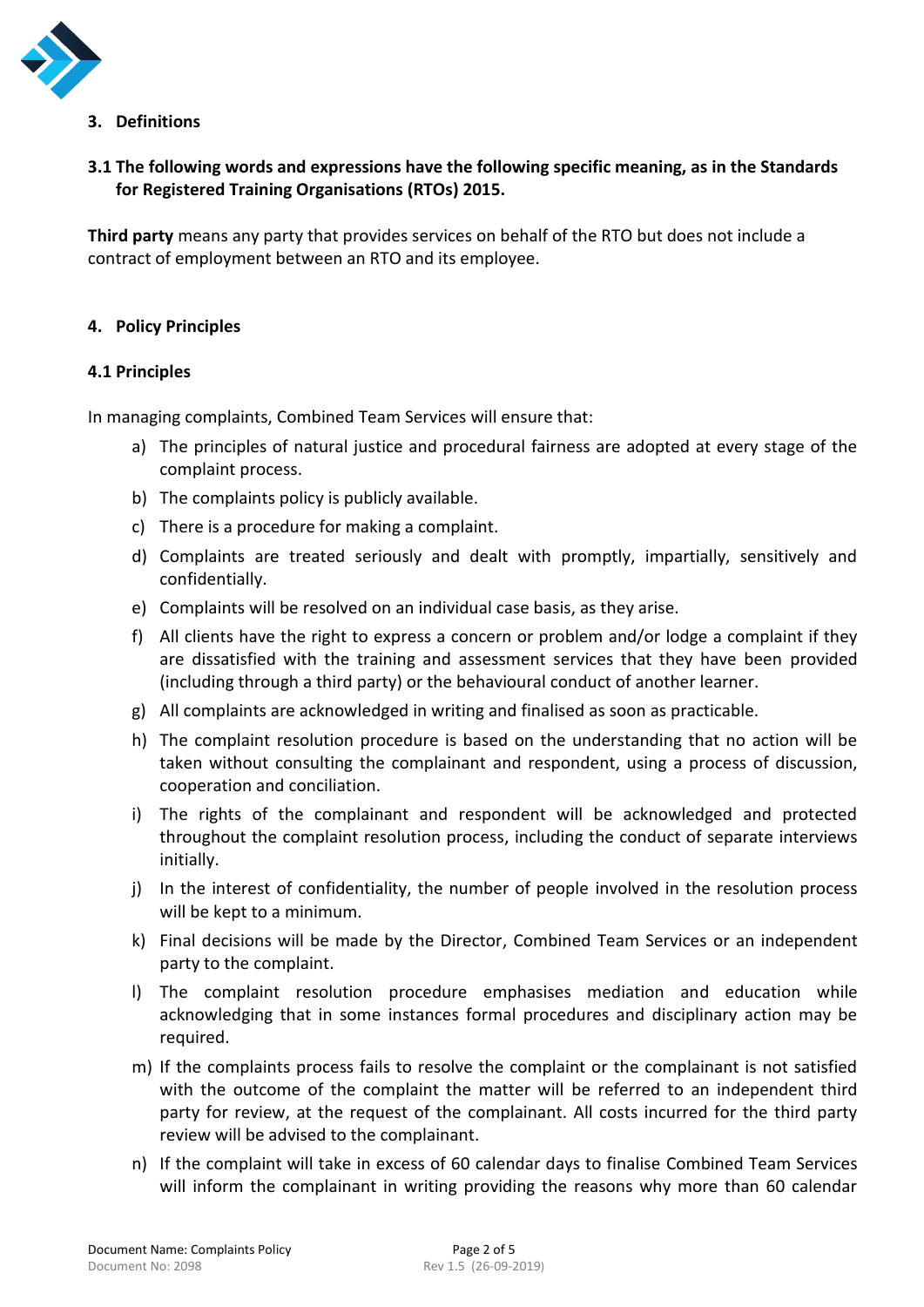

days are required. The complainant will also be provided with regular updates on the progress of the complaint.

- o) Victimisation of complainants, respondents or anyone one else involved in the complaint resolution process will not be tolerated.
- p) All complaints will be handled as Staff-In-Confidence and will not affect or bias the progress of the client in any current of future training.

#### **5. Combined Team Services responsibilities**

The Director of Combined Team Services is the Complaints Resolution Officer. The Director may delegate responsibility for the resolution of the complaint if necessary.

Details concerning the scope of the Complaints Policy are to be clearly displayed throughout the organisation and contained within the Staff Induction Process, Client Handbook and Combined Team Services website.

#### **6. Process**

#### **6.1 Complaints**

If a client has a complaint, they are encouraged to speak immediately with the trainer/assessor to resolve the issue. If the complainant is not satisfied that the issue has been resolved they will be asked to complete a Complaints Lodgement Form, to lodge a formal complaint. Combined Team Services will then investigate the complaint and advise the complainant of the outcome.

If the complainant is not satisfied with the outcome they may write to the Director, setting out in detail the issue of concern. This may lead to occasions where an industry-training representative or other appropriate person may be invited to act as an objective party in order to negotiate a satisfactory resolution.

#### **6.2 Complaints Process**

All complaints shall follow the below process:

- a) Complaints are to be made in writing within 7 calendar days of the incident using the Complaints Lodgement Form.
- b) A submitted complaint form will constitute a formal complaint from the client. Further detail of the complaint can be provided by the client verbally.
- c) The Director, Combined Team Services must be informed of receipt of all complaints immediately.
- d) The Director, Combined Team Services may delegate responsibility for the resolution of the complaint.
- e) In the case of a complaint, the Director, Combined Team Services will initiate a transparent, participative investigation to identify the issues.
- f) Complaints will be processed in accordance with the Complaints flowchart Annex A.
- g) Complaints, where possible, are to be resolved within 14 calendar days of the initial application.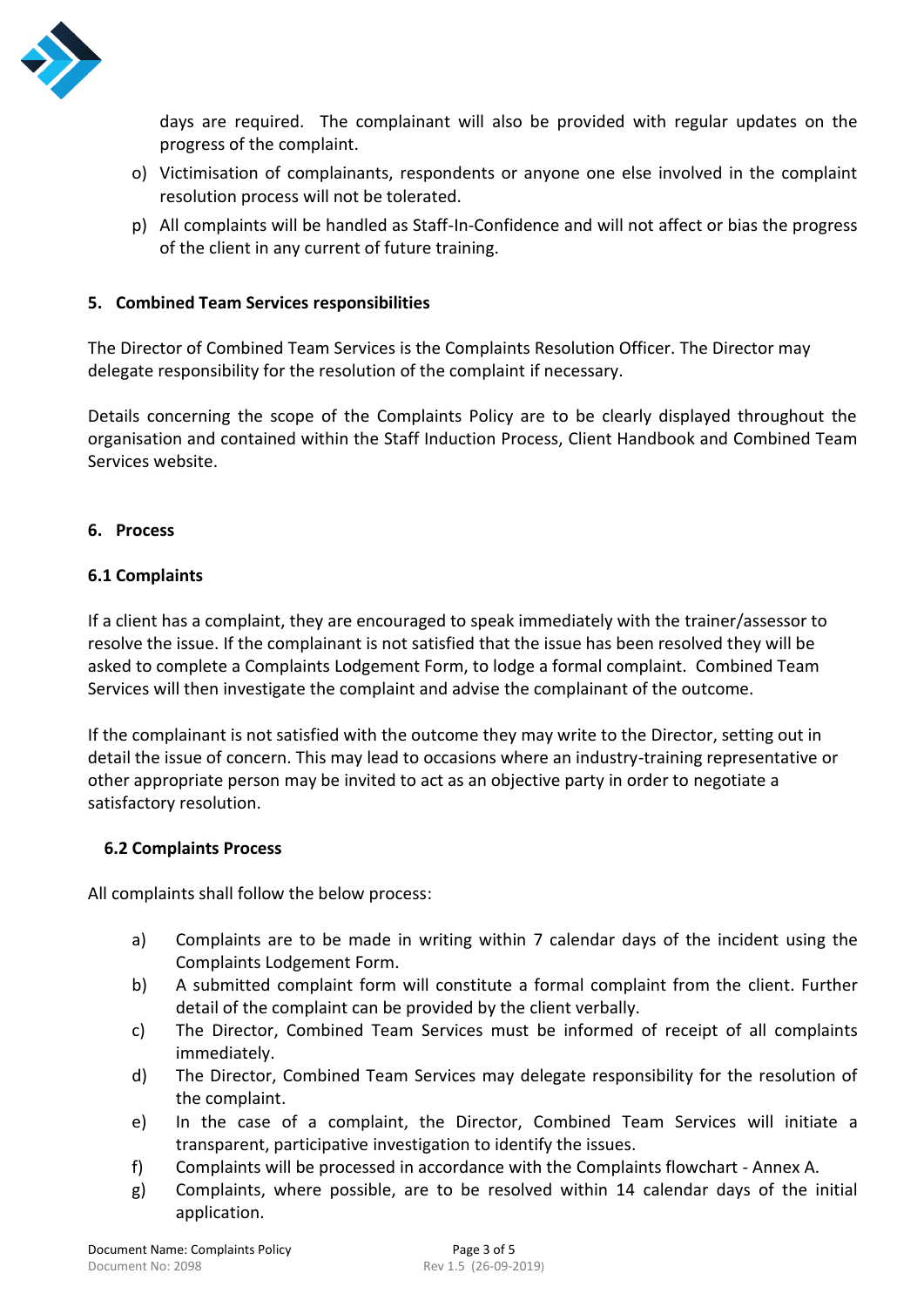

- h) In all cases, the final conclusion will be assessed by the Director, Combined Team Services.
- i) The Client will be advised in writing of the outcome of their complaint, within seven (7) days of resolution.
- j) If the outcome is not to the satisfaction of the Client, they may seek an appointment with the Director, Combined Team Services.
- k) If the client is not satisfied with the decision, they have the option to seek outside assistance to pursue the complaint.

# **7. Access & Equity**

The Combined Team Services Access & Equity Policy applies. (See Access & Equity Policy)

# **8. Records Management**

Records of all complaints and their outcomes are maintained securely.

Records of complaints include:

- a) How the complaint was dealt with;
- b) The outcome of the complaint;
- c) The timeframes for resolution of the complaint;
- d) The potential causes of the complaint; and
- e) The steps taken to resolve the complaint.

All documentation from Refund processes are maintained in accordance with Records Management Policy. (See Records Management Policy)

#### **9. Monitoring and Improvement**

All complaints practices are monitored by the Director, Combined Team Services and will be discussed at Management Review Meetings with areas for improvement identified and acted upon. (See Continuous Improvement Policy)